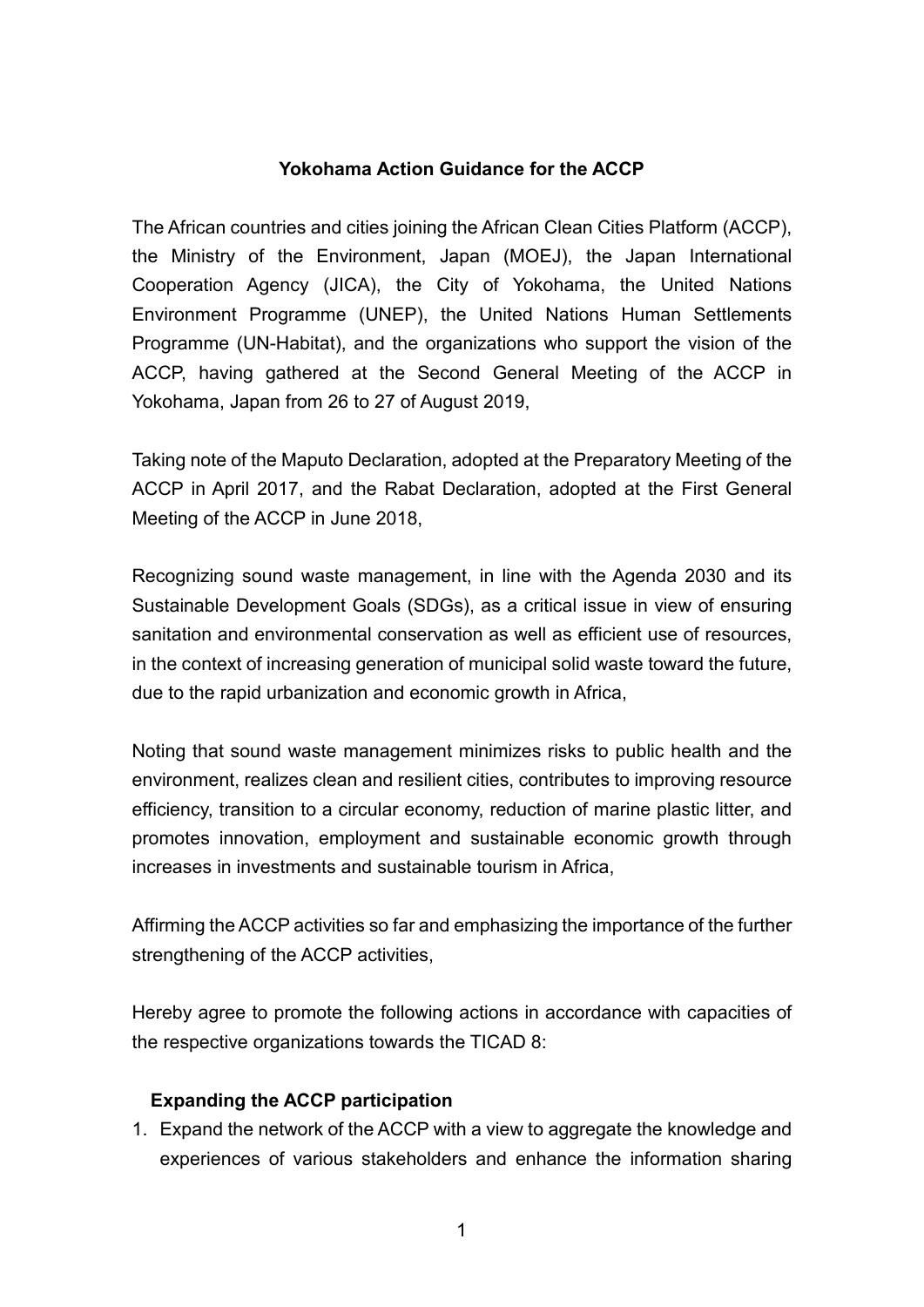through the platform. Especially, encourage a participation of development partners to the ACCP with a view to enhance mobilization of financial resources for sound waste management, and strengthen the cooperation with private sector, academia, relevant alliances and philanthropic organizations.

## **Strengthening the ACCP secretariat function**

2. Facilitate proactive utilization of local good practices and lessons learned and increase ownership of the African countries of the ACCP. To fulfil this purpose, request UN-Habitat to play a core role in the ACCP secretariat in Africa, in coordination with the MOEJ, the JICA, the City of Yokohama and UNEP, to strengthen the ACCP secretariat function.

## **General Meeting of the ACCP**

3. In future, convene the General Meeting of the ACCP to share the activities of the participating countries and organizations, in conjunction with the TICAD where a large number of governments, international organizations, private sector and NGOs engaging with the development in Africa assemble. In addition, encourage the initiatives of the respective countries, cities and organizations to hold a workshop and/or seminar on various occasions as a part of the ACCP activities.

## **Capacity building and co-creation of knowledge**

4. Provide an opportunity to learn good practices and lessons learned on the policy, institutional, organizational and technical approaches of waste management, mutually among African countries, by organizing a training program in Japan, establishing a local training centre in Africa and conducting study tours in Africa. Cooperate to create the knowledge to empower decision makers and stakeholders to take action and support policy-making aimed at sound waste management tailored to national and local circumstances in the African countries, and disseminate it through the ACCP.

#### **Continuous collection of the basic data**

5. Recognize the importance of the collection and update of the basic data on waste management to promote sound waste management. Acknowledge JICA's contribution to the ACCP for compiling the "Africa Solid Waste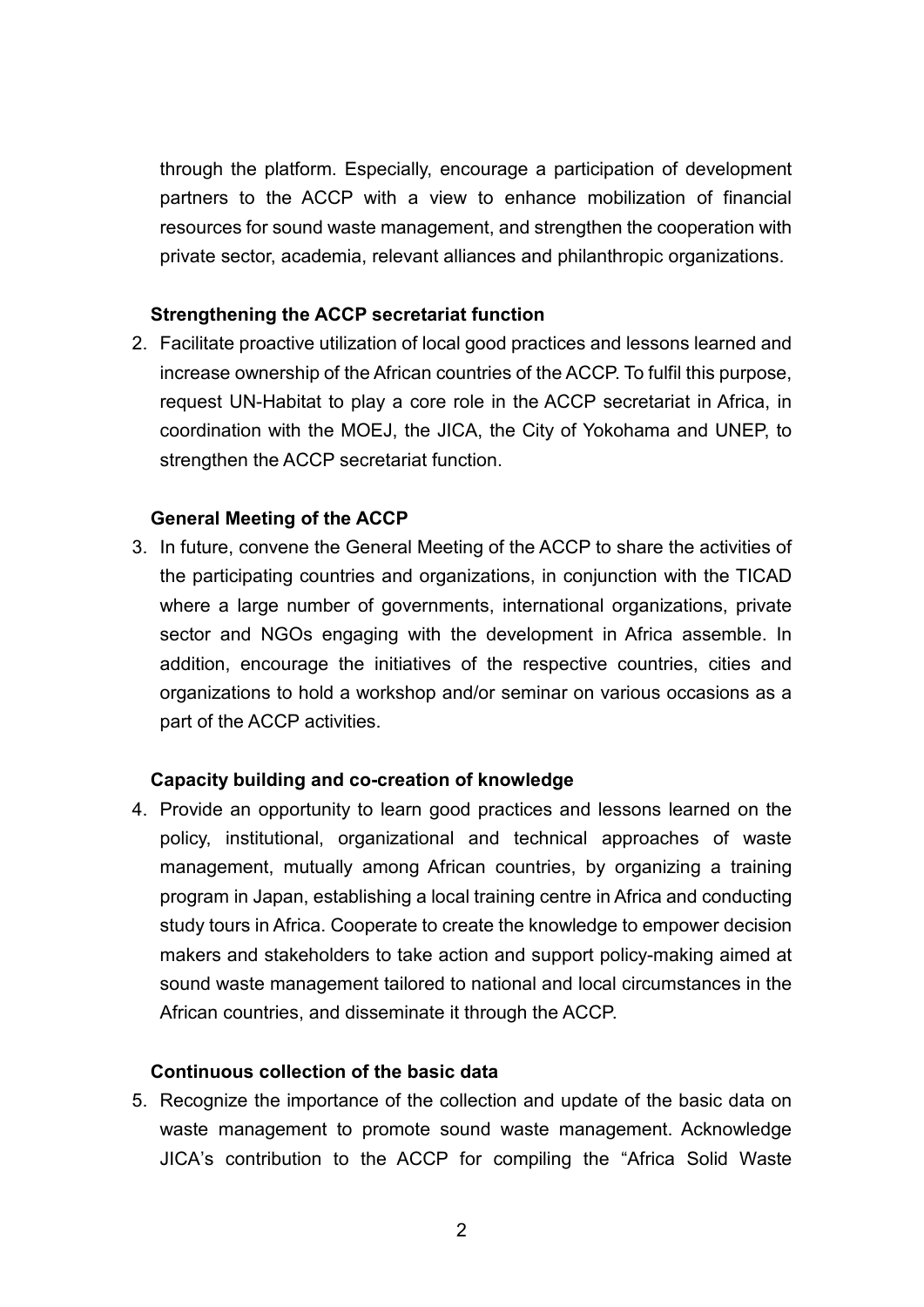Management Data Book 2019" and encourage continuous collection, update and sharing of the basic data in African countries.

## **Monitoring progress towards achieving the SDGs**

6. Encourage the development of methodologies for data collection and monitoring on the SDGs indicators 11.6.1, 12.3.1, 12.4.2, and 12.5.1 related to waste management, with a view to adequately empower decision makers and stakeholders to take action and support policy-making aimed at sound waste management in the African countries. Promote sharing of relevant experiences and knowledge among the African countries through the ACCP.

## **Improving waste collection and transportation system**

7. Strengthen the cooperation with the relevant stakeholders when establishing and improving the waste collection and transportation system, noting that an informal sector plays important roles in many parts of waste management flow, including collection of recyclable materials at landfill sites.

## **Enhancing safety at landfill sites**

8. Encourage controlled waste disposal at landfill sites in the African countries, in order to prevent fire, collapse and environmental pollution caused by uncontrolled management at landfill sites, and to contribute to securing safety and health of people and protect healthy ecosystems. In this regard, recognize the value of applicable technologies for landfill site control, including the "Fukuoka Method" (semi-aerobic landfill system), which has already been applied in some African countries supported by UN-Habitat, and disseminate this method through developing operation guidance and management manual, as well as developing this method as the "Fukuoka System" by combining with human resource development.

## **Promoting 3R and proper waste treatment**

9. Promote 3R (reduce, reuse, recycle), energy recovery and proper treatment of waste, in accordance with the waste management hierarchy, in order to keep resources in use for as long as possible as part of a circular economy approach in the African countries. Encourage necessary institutional and regulatory frameworks for realizing sound waste management including 3R,